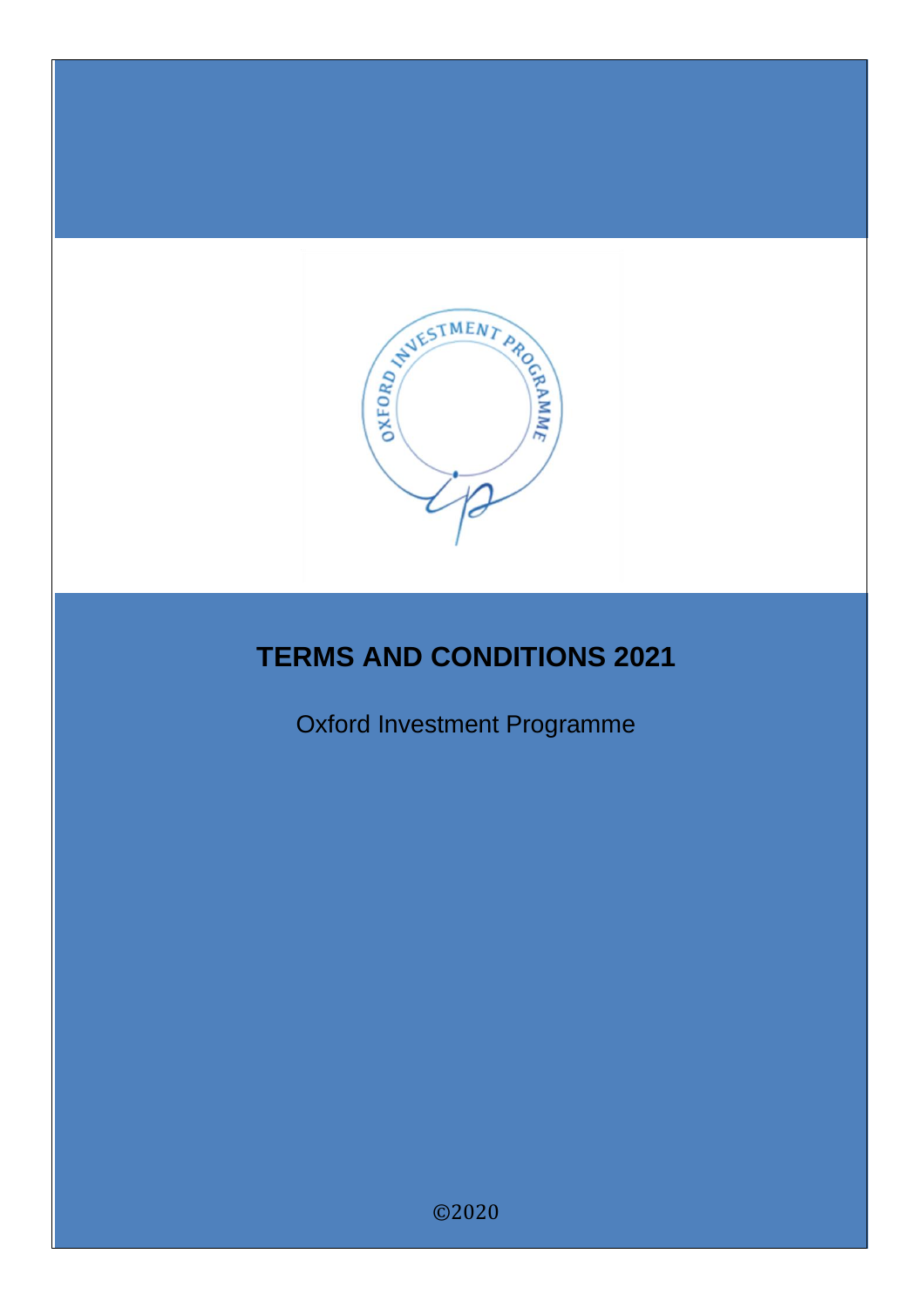### **USEFUL CONTACT DETAILS**

#### **Postal address:**

Flat 1, 45 Tower Bridge Rd, London, SE1 4TL, United Kingdom

#### **Telephone number:**

(020) 3004 9708 *\*see also Oxford Investment Programme website*  https://www.investmentprogramme.co.uk/

## **Director and Head Tutor:**

Revi Panidha (07780970811)

**Programme Coordinator:**  Elisa Nikaj (+355) 694610587 **Admissions:** info@investmentprogramme.co.uk

----------------------------------------------------------------------------------------------------------------- ----------

#### **Important Information**

**Websites**:<https://www.investmentprogramme.co.uk/>

**Email**: info@investmentprogramme.co.uk

Single Sign-On/WebAuth: Students may require an Oxford Single Sign-On guest username and password, which gives you access to many web-based services at Oxford.

Course information is provided by faculties and departments, usually by means of course handbooks and information on websites.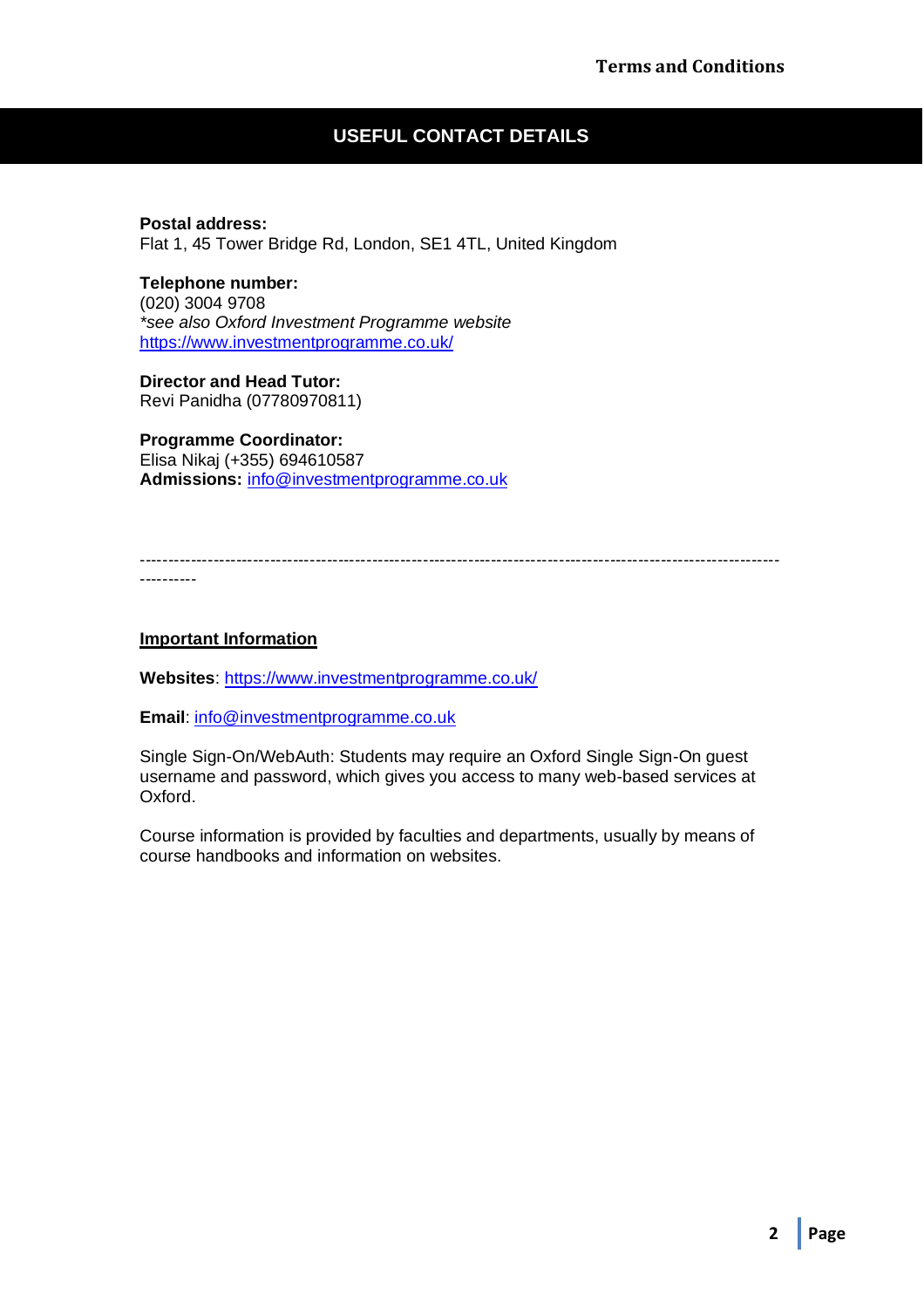# **CONTENTS**

|                                                                         | 4  |
|-------------------------------------------------------------------------|----|
|                                                                         | 4  |
|                                                                         | 4  |
|                                                                         | 4  |
| 5. Cancellations, Terminations and Refunds ---------------------------- | 5  |
|                                                                         | 6  |
| 7. Consequences of Complete or Partial Termination ----------------     | 7  |
|                                                                         | 7  |
|                                                                         | 8  |
|                                                                         | 9  |
|                                                                         | 9  |
|                                                                         | 9  |
|                                                                         | 10 |
|                                                                         | 10 |
|                                                                         | 10 |
|                                                                         | 10 |
|                                                                         | 10 |
|                                                                         | 11 |
|                                                                         | 11 |
| 20. Marketing, Photography and Videos --------------------------------  | 12 |
|                                                                         | 12 |
|                                                                         | 12 |
| 23. About the Oxford Spires Summer School ('The School') --------       | 12 |
| 24. The School and the University of Oxford --------------------------- | 12 |
|                                                                         | 13 |
|                                                                         | 13 |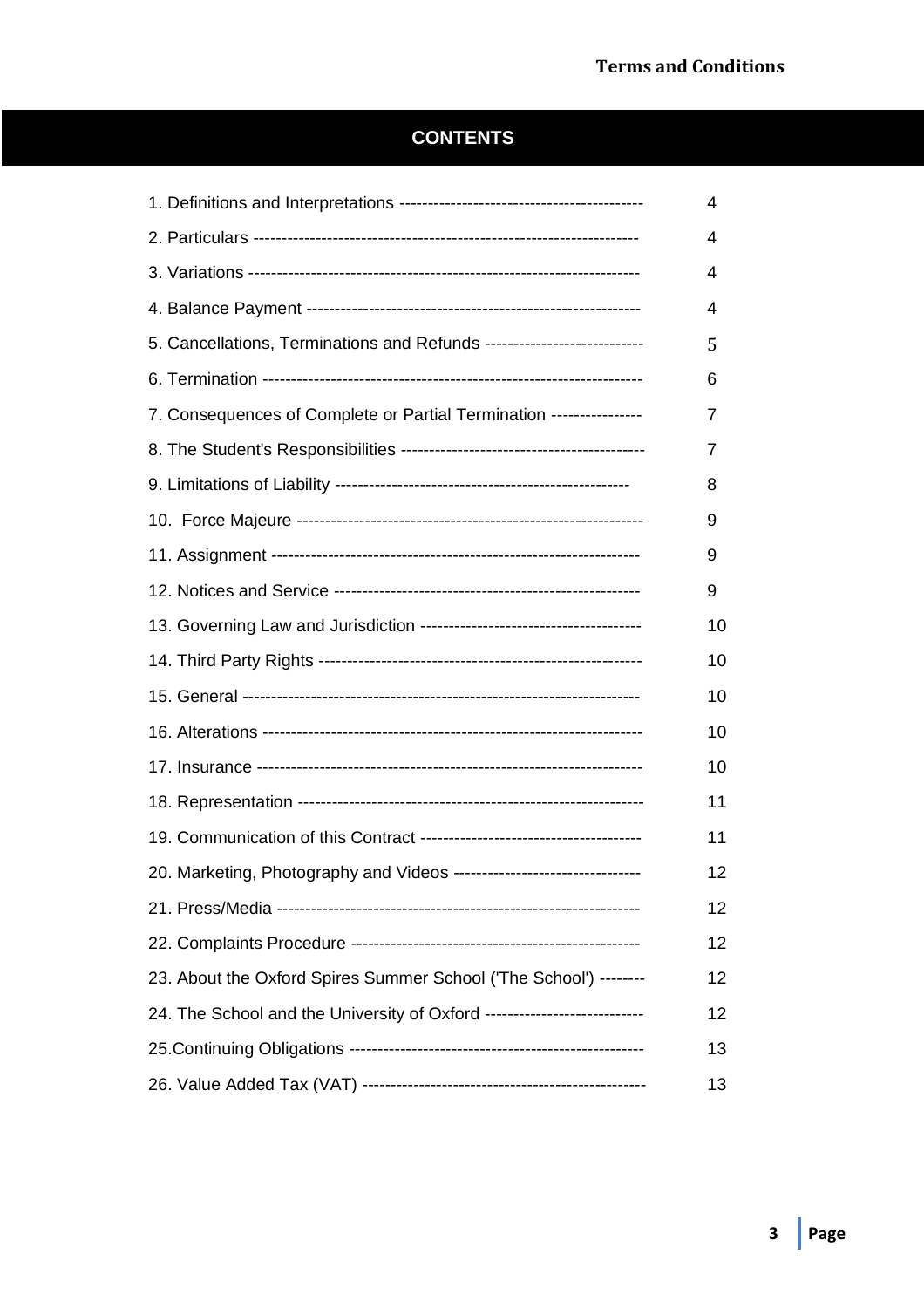Before paying the deposit to the Oxford Investment Programme ("the School"), enrolling students must ensure that they fully understand the following terms and conditions ("this Contract"), which is written in English.

A successful receipt of the deposit by the School is regarded as acceptance of this Contract.

#### **1. Definitions and interpretations**

The following definitions and rules of interpretation apply in this Contract.

- 1.1. "this Contract" means the terms and conditions contained herein.
- 1.2. "the School" means the Oxford Investment Programme.
- 1.3. "the Student" means a participant in the educational course to be provided by the School.
- 1.4. Except where a contrary intention appears, a reference to a Clause is a reference to a clause of this Contract.

#### **2. Particulars**

2.1. The Student shall provide the School with their full name, address and age, no later than 30 days prior to the start date of the course.

#### **3. Variations**

3.1. Save as otherwise expressly provided in this Contract, the School reserves the right to vary the terms of any Clause in this Contract with 30 days' notice to the Student.

#### **4. Balance payment**

- 4.1. The sum of 100% of the balance of the course fees as adjusted in accordance with Clause 4 shall be paid by the Student to the School no later than 7 days after receiving the Acceptance Letter.
- 4.2. If any amount remains unpaid after its due date, then without limiting the School's other rights or remedies, the Student shall pay interest on the overdue amount at the rate of 5% per annum above the base rate of the bank. Such interest shall accrue on a daily basis from the due date until actual payment of the overdue amount.
- 4.3. All payments shall be made by the Student to such bank account as the School may from time to time notify the Student.
- 4.4. Prices are subject to change and reasonable notice will be given of any such change.
- 4.5. In the event that the Student registers less than 30 days before the start date of the course, they shall pay on registration the full amount of the course fees which is the combined total of the deposit and the balance payment.

#### **5. Cancellations, terminations and refunds**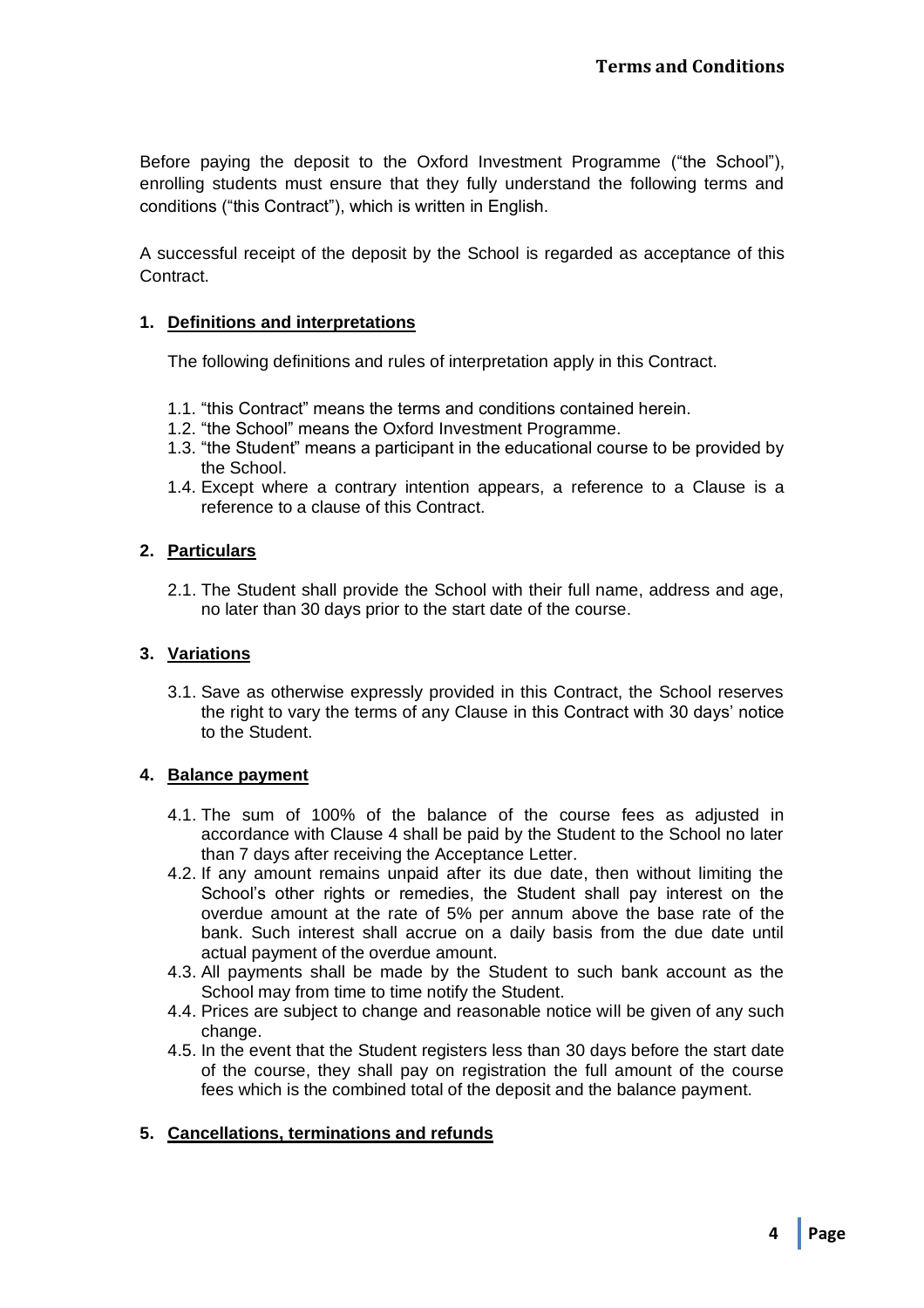No purported cancellation shall be of effect unless in writing (by email or postal mail) in legible and unambiguous English and actually received by the School. Any such cancellation shall be of effect only from the date on which it is actually received by the School in writing (if by email at info@investmentprogramme.co.uk if by postal mail at 45 Tower Bridge Road, SE1 4TL, United Kingdom) and shall be on the following terms:

#### 5.1. **Cancellations or terminations on or after start date**

Where a cancellation or termination of a course occurs on or after the start date for any reason by the Student, the Student shall receive no refund of any course fees already paid or incurred.

#### 5.2. **Postponement**

The Student may not postpone their registration or carry forward their fees paid to a subsequent course at a later date. For the avoidance of doubt, this Clause shall remain applicable whatever the reason given for requesting a postponement or carrying forward of course fees paid including (but without prejudice to the generality of the foregoing) illness arising before or during the course.

#### 5.3. **Cancellation before the course for medical reasons**

In the event of the Student becoming ill before the start date of the course and being unable to attend the course or any part of it in consequence thereof, no refund of any fees will be made save as provided in Clauses 5.1 and 5.2.

#### 5.4. **Cancellation during the course for medical reasons**

In the event of the Student becoming ill during the course no refund of any fees will be made.

#### 5.5. **Transfer of fees to another student**

The Student may not transfer their registration or transfer their fees to another student. For the avoidance of doubt, this Clause shall remain applicable whatever the reason given for requesting a transfer of course fees paid including (but without prejudice to the generality of the foregoing) illness arising before or during the course.

#### **6. Termination**

6.1. The School has a *zero-tolerance policy* and shall be entitled to terminate this Contract by written notice to the Student if the payment of 100% of the total balance has not been made by at least 1 day before the start date of the course;

#### **7. Consequences of complete or partial termination**

- 7.1. The School accepts no responsibility for any loss or damage suffered by the Student as a result of termination of this Contract pursuant to Clause 6.1.
- 7.2. Following the point of termination pursuant to Clause 6.1, the Student shall be immediately informed.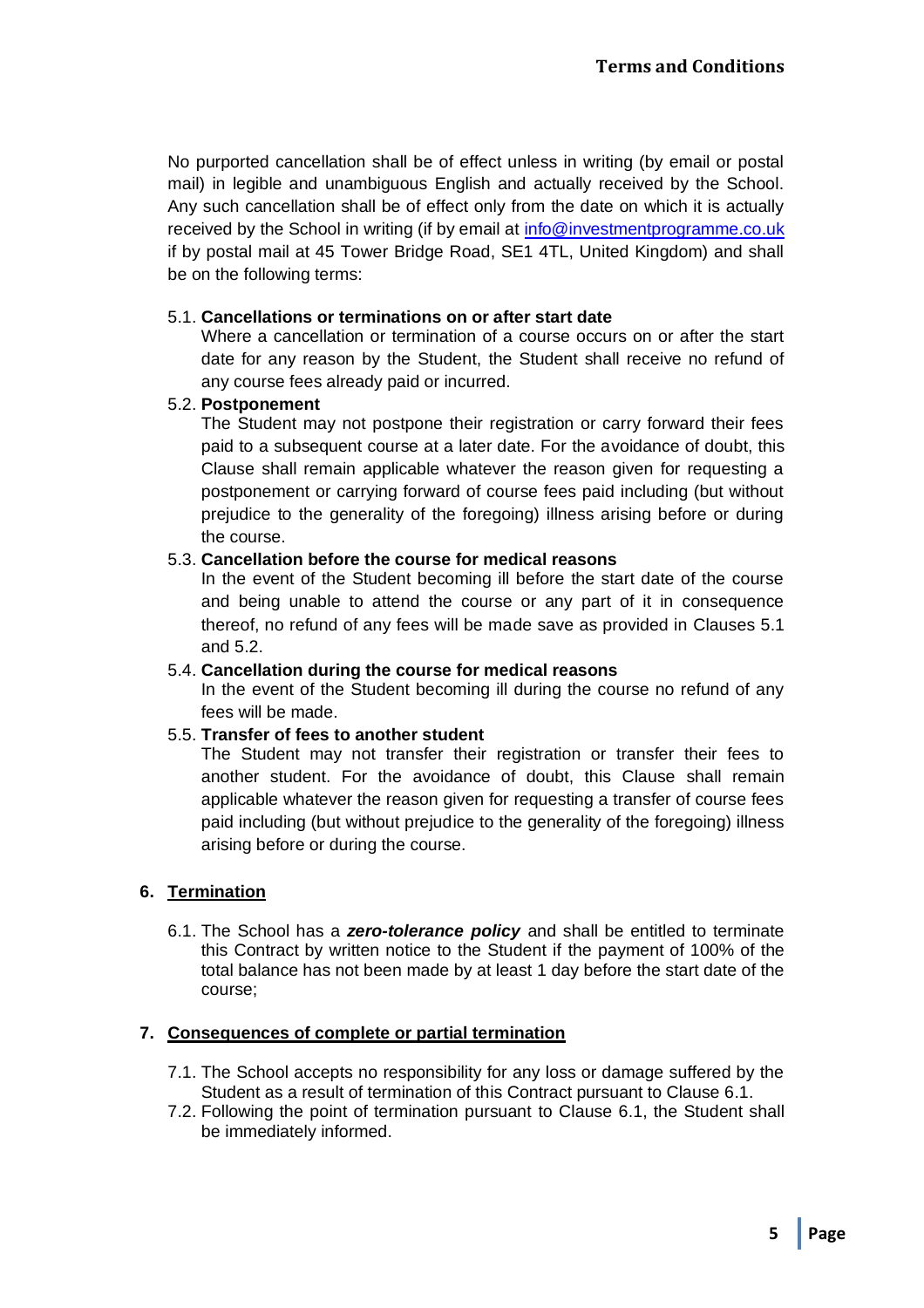7.3. Subject as otherwise provided herein and to any rights or obligations which have accrued prior to termination, neither party shall have further obligations to the other under this Contract following termination.

#### **8. The Student's responsibilities**

#### 8.1. **The Student undertakes with the School:**

- (a) if requested by the School to provide satisfactory references in respect of the Student;
- (b) to behave responsibly;
- (c) to treat all other persons with care and respect;
- (d) not to commit any act which breaches the criminal law of, or infringes the civil rights of any other person under the laws of, England or any other jurisdiction within the United Kingdom;
- (e) to follow all instructions communicated or otherwise published by or on behalf of the School; and
- 8.2. As provided in Clauses 6 and 7, the School reserves the right at any time to exclude from the course and terminate this Contract in respect of any Student whose behaviour is, in the opinion of the School, unacceptable or an unacceptable nuisance or annoyance to other Students.
- 8.3. The School reserves the right not to issue or to rescind the Student's graduation certificate where the Student has in the opinion of the School breached any or all of the terms contained in this Contract.

#### **9. Limitation of liability**

- 9.1. The School shall not be liable to the Student for any costs, claims or proceedings howsoever whether actual or contingent arising in connection with the performance or contemplated performance of this Contract.
- 9.2. Without limiting the generality of this Clause 9 or of the Contract as a whole, the School will not accept liability in the following circumstances:
	- (a) if the failure or breach of this Contract is in whole or in part the fault of the Student;
	- (b) if the failure or breach of this Contract is in whole or in part attributable to any unusual or unforeseeable circumstances beyond the School's control, the consequences of which could not have been avoided even if all reasonable care had been exercised; or
	- (c) if the failure or breach of this Contract is in whole or in part attributable to any event which the School or the supplier of any service, even with all reasonable care, could not foresee or forestall.

#### **10. Force majeure**

Without prejudice to Clause 9, the School shall not be deemed to be in breach of this Contract or otherwise be liable to the Student for non-performance or partperformance only or delay in performance of any obligation under this Contract arising out of circumstances beyond its control, which it has notified at any time to the Student including but not limited to:

(a) occurrences or threatened or suspected occurrences of activities of suspected terrorists;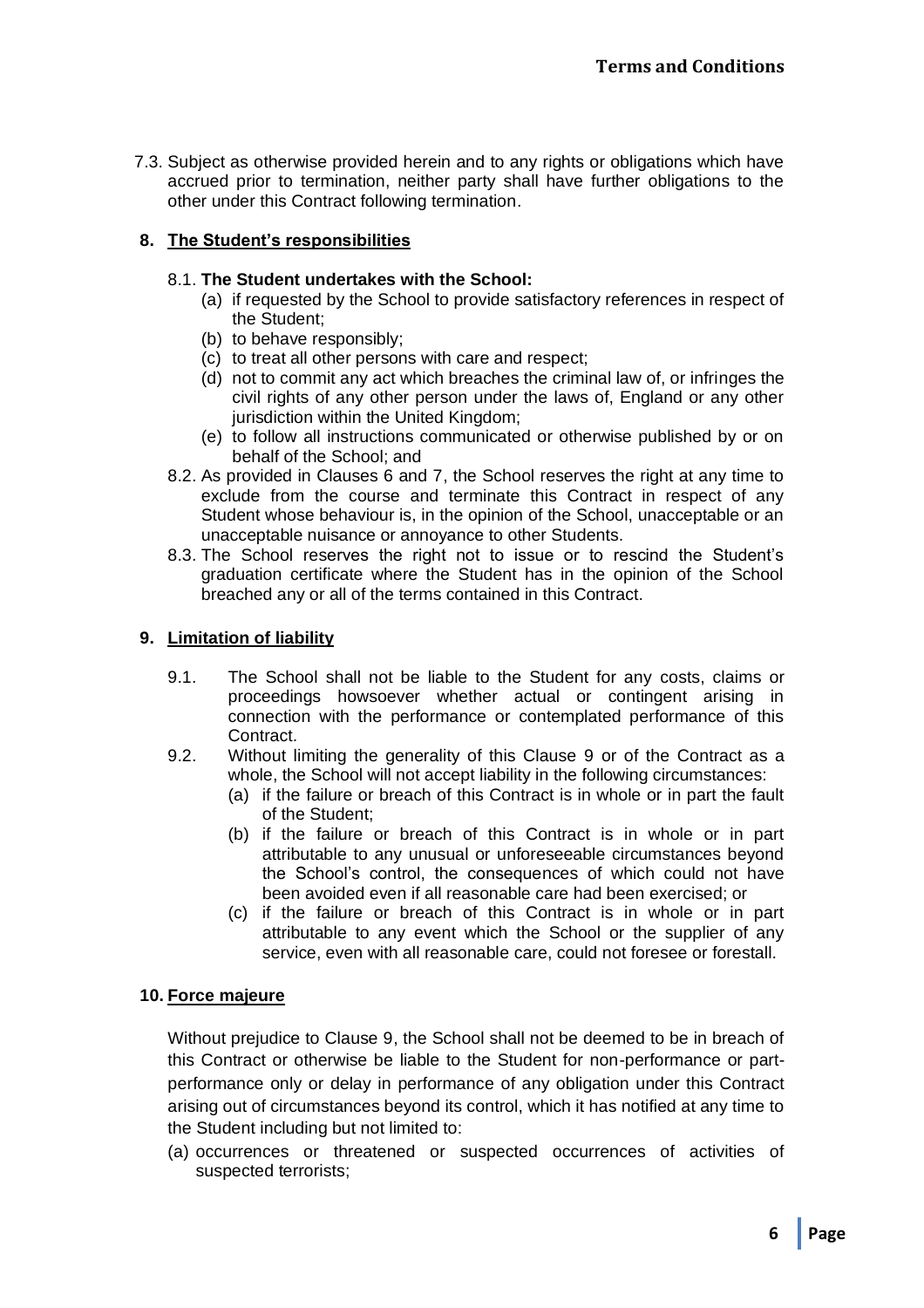- (b) human or animal disease;
- (c) fire or floods;

#### **11. Assignment**

- 11.1. This contract is personal to the Student who may not assign or dispose of any of their rights hereunder or sub-contract or otherwise delegate any of their obligations hereunder.
- 11.2. The School shall be entitled to assign the benefit and/or burden of this Contract to any person or company without requiring any consent of the Student.

#### **12. Notices and service**

- 12.1. Any notice or other information required or authorised by this Contract to be given by either party to the other may be given by hand or sent (by first class pre-paid post or email) to the other party at their address as stated in the last communication received from them.
- 12.2. Any notice or other information given by post which is not returned to the sender as undelivered shall be deemed to have been given on the third day after the envelope containing the same was so posted; and proof that the envelope containing any such notice or information was properly addressed, prepared and posted and that is has not been so returned to the sender shall be sufficient evidence that such notice or information has been duly given.
- 12.3. Any notice or other information sent by email or comparable means of communication shall be deemed to have been duly sent on the date of transmission provided that a confirming copy thereof is sent by first class pre-paid post to the other party within 24 hours after transmission.
- 12.4. Service of any legal proceedings concerning or arising out of this Contract may be effected by causing the same to be delivered to any address provided by the Student or his/her parent or legal guardian or to such other address as may from time to time be notified in writing by the party concerned.

#### **13. Governing law and jurisdiction**

- 13.1. This Contract and any dispute or claim arising out of or in connection with it or its subject matter or formation (including non-contractual disputes or claims) shall be governed by and construed in accordance with the laws of England and Wales.
- 13.2. The parties irrevocably agree to the exclusive jurisdiction of the courts of England and Wales.

#### **14. Third party rights**

The Contracts (Rights of Third Parties) Act 1999 is excluded from applying to this Contract and nothing in this Contract confers or purports to confer on any third party any benefit or any right to enforce any terms of this Contract.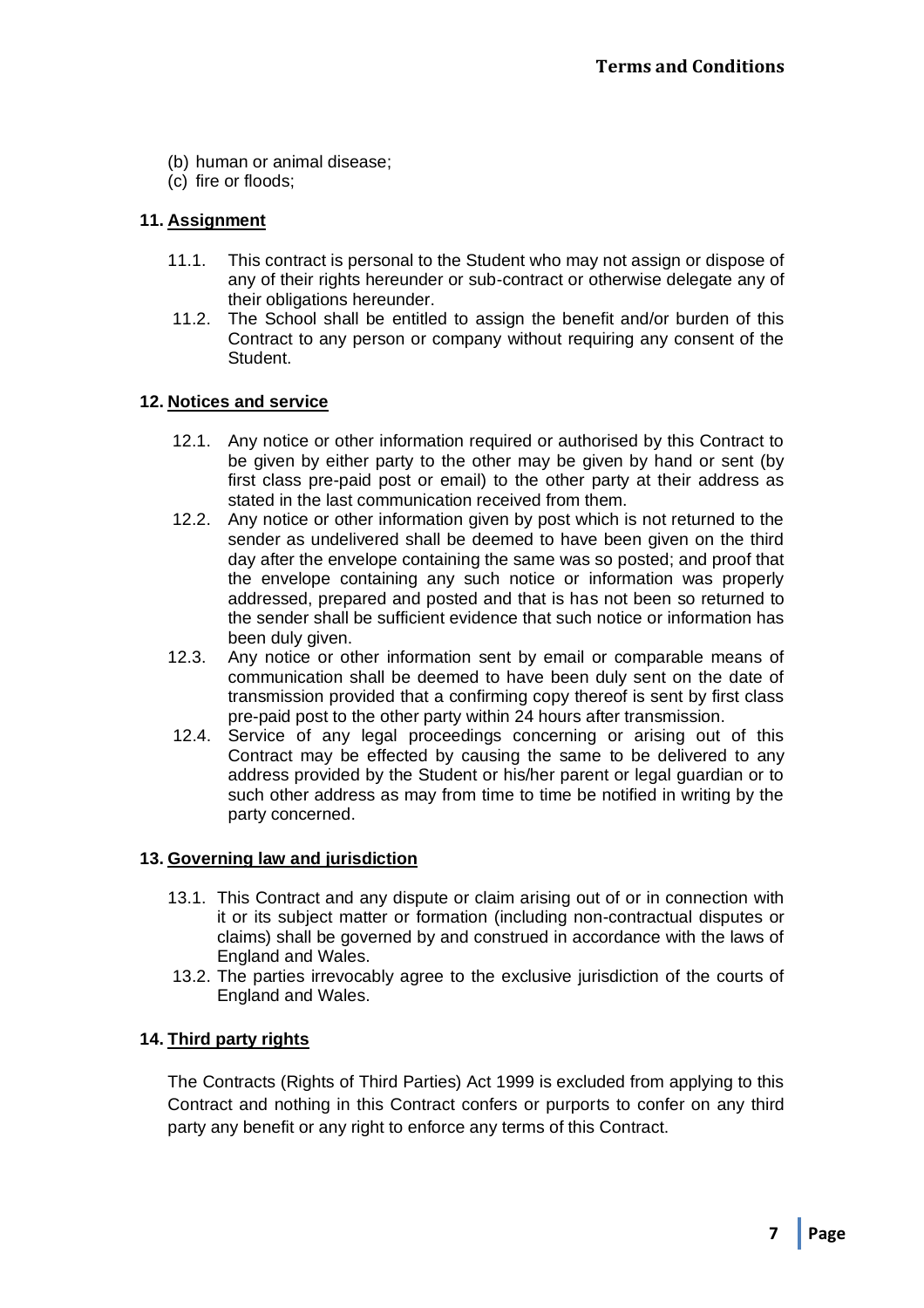#### **15. General**

Nothing in this Contract shall create, or be deemed to create, a partnership or the relationship of principal and agent or employer and employee between the School and the Student or any other person. Any reference in this Contract to any provision of a statute shall be construed as a reference to that provision as amended, re-enacted or extended at the relevant time. The headings in this Contract are for convenience only and shall not affect its interpretation.

#### **16. Alterations**

The School reserves the right to make alterations without prior warning to their academic and extracurricular timetables depending on the availability of lecturers and other staff and other factors.

#### **17. Insurance**

17.1. It is compulsory for the Student to be at all times comprehensively insured to cover the costs of course fees in the event of cancellation.

#### **18. Representation**

The Student undertakes with the School:

(a) not to make trade mark use of any name, trade mark or logo of the School; and

#### **19. Communication of this Contract**

- 19.1. The School shall communicate to the Student the terms contained in this Contract in several ways in order to ensure that such terms are successfully received and understood.
- 19.2. Specifically, this Contract will be:
- (a) presented every day online on our website at www.investmentprogramme.co.uk as a link which may be viewed and printed off in full at any time; and
- (b) presented together with the Acceptance Letter.
- 19.3. If the Student is not prepared to be bound by the terms of this Contract, they must notify the School in writing immediately after the first communication to them of this Contract and the registration will be cancelled at that point and any money paid will be refunded.

#### **20. Marketing, photography and videos**

- 20.1. Unless advised in writing on the contrary by the Student, the Student agrees to participate in promotional activities undertaken by the School which include photography, videoing, recording and other such activities.
- 20.2. These activities may result in the production of materials featuring the Student such as brochures, posters, websites, newsletters and marketing campaigns.